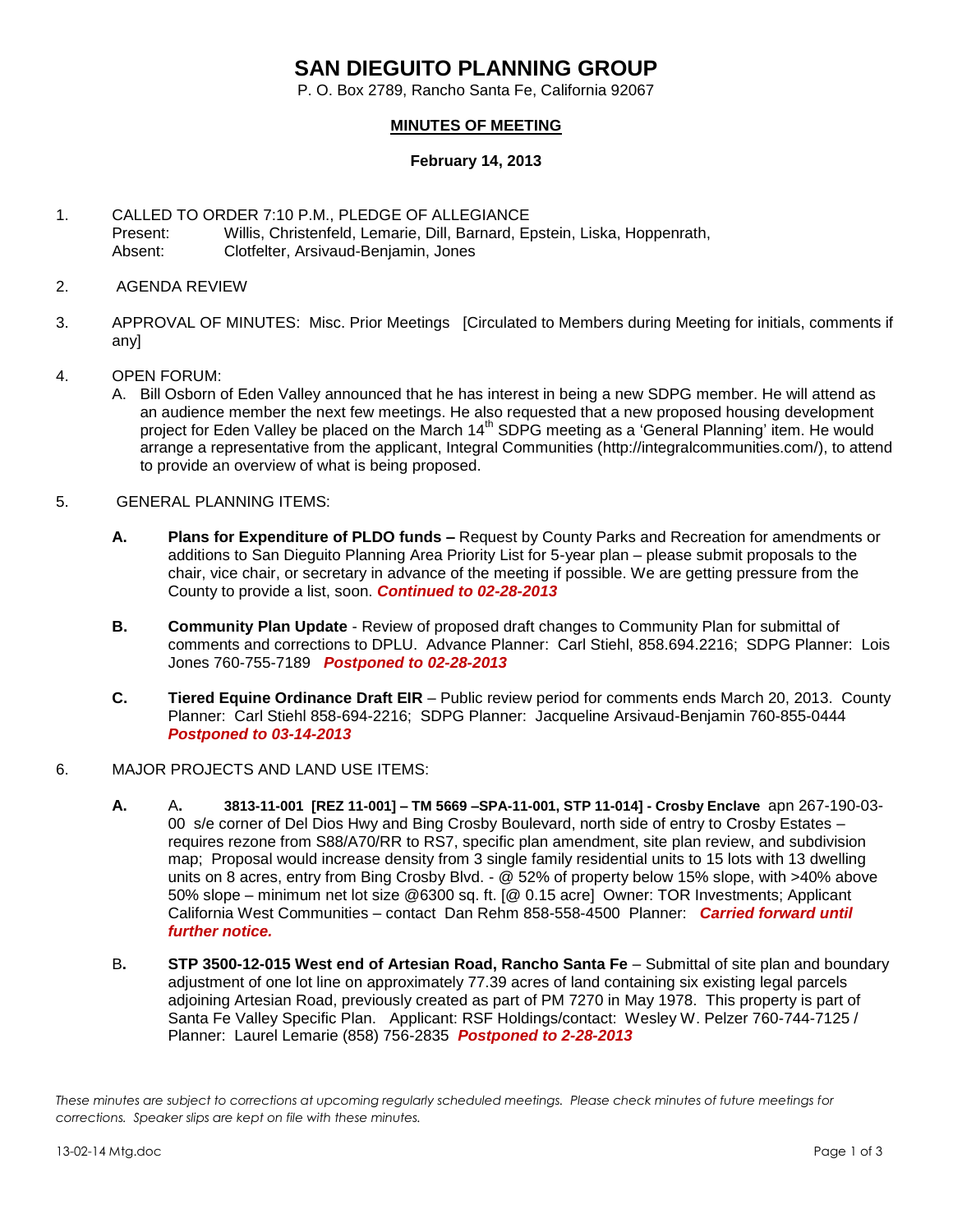- C**. P94-022W2; MUP Modification AT&T Mobility; Location: 9885 Orange Lane, Escondido 92029** Modification of existing facility. Original 150 sf equipment area & 30; tall monopole with three 8' antennas & 6; high chain link fence. Modification will consist of removal of existing wooden pole & antennas and installation of equipment on existing water tank, including 12 total 8; panel antennas, 24 RRU's, 12 surge suppressors, 6 tower-mounted amplifiers, and 2 GPS antennas. Also 15' of FRP screening will be added to the water tower to the screen the antennas & equipment plus expansion of base station equipment area by approximately 60 sf. Applicant: AT&T Mobility, Doug Munson (619) 972-4944; Planning Group: Don Willis (858) 481-6922. *Continued to 02-28-2013.*
- D. **Rancho Cielo SPA05-004, TM5440, TM5441; Replacement Maps, project totals 23.06 acres, 11 condominium DUs on 'Village Center' parcel, 31 condominium DUs on 'Parcel H'**; located at the intersection of Via Ambiente and El Brazo, Camino De Arriba, APNs 265-270-71, 264-410-02, 264-382- 16. Submittal of proposed Preferred Project of 42 dwelling units, with revised architectural elevations and floor plans, as well as an Alternative Project with a total of 39 dwelling units, with reduced grading and the same revised architectural elevations and floor plans, as the Preferred Project. The Visual, Noise and Air Quality Studies will be submitted on December 4, 2012. Applicant: Rancho Cielo Estates, Ltd., Applicant's representative: Robert Chase, Fuscoe Engineering, (858) 554-1500; DPLU Planner: Dennis Campbell, (858) 505-6380; SDPG Planner: Doug Dill, (760) 736-4333 *Postponed to 02-28-2013*
- **E**. **Proposed Roundabouts, Del Dios Hwy/Avenida Acacias, Rancho Santa Fe** Draft Environmental Report. Review of project and draft EIR, **public review period expires February 28, 2013**. SDPG Planner: Lois Jones 760-755-7189

*Lemarie:* The community comments and many concerns about this project were heard at the public hearing of the RSF Association meeting at the Garden club on February 7<sup>th</sup>.

Motion: Don Willis

- 1. Support certification of the EIR (this allows the County to move to the next step).
- 2. Request to have seat on any committee developed for this project.
- 3. Address the bicycle traffic and safety issues of same.

4. Review the concerns regarding the timing/placement of pedestrian/equestrian crossing signal poles (see attached PDF file addendum - *San Dieguito Planning Group Comments to DEIR RSF Roundabouts*). 5. Document construction detour routes and notify residence impacted by construction detour routes. Provide open forum for residence to air concerns to minimize construction detour impacts. Second: Dill

VOTE: Yes: 8 Nos: 0 Abstain: 0

**F. PDS2012-AD 12-038 Moyer Second Dwelling Unit –** request for detached building to include 334 sf game room/pool room, 209 sf wine cellar, 548 sf tandem garage, and 1200 sf upstairs second dwelling unit. Property is 2 acres, zoned RR, APN 266-220-31. Applicant rep: Dena Gillespie, 760-632-1982, SDPG Planner: Laurel Lemarie, 858-756-2835

Motion: Laurel Lemarie 1. Recommend approval as presented. Second: Kevin Barnard VOTE: Yes: 7 Nos: 0 Abstain: 1 (Willis)

- *G.* **PDS2013-AD-13-002 5955 El Montevideo/Via de Fortuna** Installation of DPE culverts under the equestrian trail to alleviate ponding of run-off of the trail. Applicant: Neil Bluhm Contact: Bill Snipes 619-697-9234, SDPG Planner: Chaco Clotfelter (858) 342-3050 *Continue to 02-28-2013*
- *H.* **PDS2013-MUP-13-001 – request by AT&T for a 4' height waiver to the 35' height limit to extend an existing tower element to conceal the proposed antennas** located on The Bridges golf course clubhouse located at 18550 Seven Bridges Road, Rancho Santa Fe, raising it 8 ft to accommodate 16 panel antennas. The equipment necessary to operate the facility will consist of outdoor equipment cabinets and two GPS antennas located within a 10' by 25' CMU equipment enclosure with a chainlink top. APN #264-103-10, applicant: AT&T Mobility, LLC, representative Jill Cleveland 760-420-4833, SDPG Planner: Don Willis (858) 481-1535 *Continue to 02-28-2013*

*These minutes are subject to corrections at upcoming regularly scheduled meetings. Please check minutes of future meetings for corrections. Speaker slips are kept on file with these minutes.*